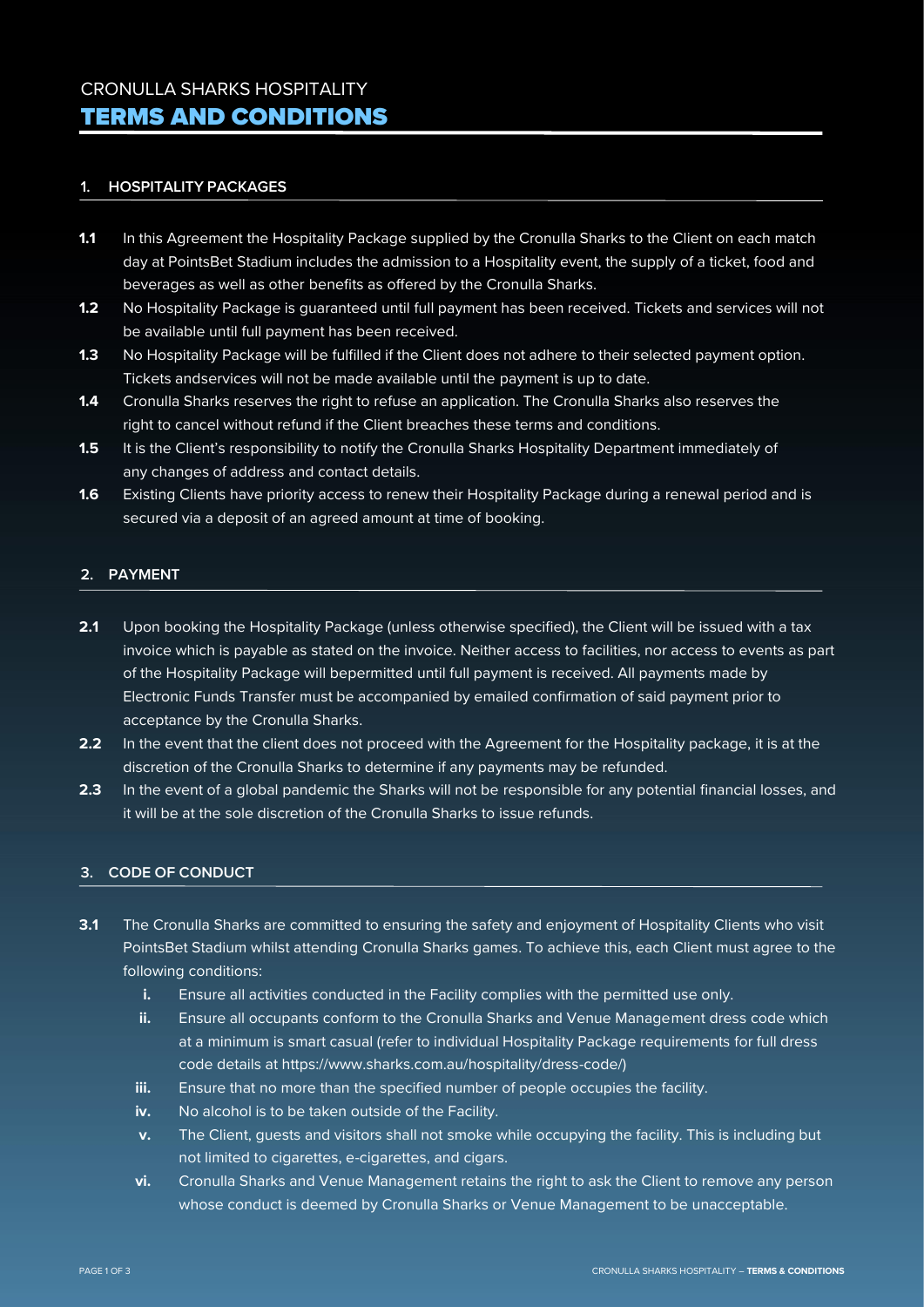- **3.2** Cronulla Sharks and Venue Management retains the right at all times to enter and inspect the conditions of the facility.
- **3.3** The Client shall not alter, add or dispose of the fixtures, fittings, furniture and equipment contained within the facility without the express written permission by the Cronulla Sharks.
- **3.4** No Client, guest or visitor shall create any undue noise, cause any disturbance, or behave in an offensive manner on the premises or elsewhere within the venue.
- **3.5** Clients are responsible for the conduct of their quests and visitors at all times.
- **3.6** A Client, guest or visitor must not, at any time abuse or harass an employee or representative of the Cronulla Sharks or Venue Management.
- **3.7** No Client, quest or visitor shall participate in illegal activities on or near the premises.
- **3.8** Cronulla Sharks and Venue Management reserves the right to refuse admission, or remove any Client, guest or visitor from the premises at their discretion.
- **3.9** Responsible Service of Alcohol (RSA) to Clients, guest and visitors will be adhered to at all times and will be operated by the licensee. All bar opening and closing times may be subject to change by Cronulla Sharks or Venue Management.
- **3.10** Persons under the influence of alcohol or illicit drugs will not be permitted entry into the venue.
- **3.11** A valid ticket must be carried by the client, visitor or quest at all times and produced to obtain service and entry into the respective Facility.
- **3.12** Food and beverage is not permitted to be passed from Hospitality areas to members of the public or those that are not included in the Facility's total capacity.

### **4. FACILITY**

- **4.1** The Cronulla Sharks cannot accept any responsibility whatsoever for the loss, damage or repairs to any items brought into the Facility by any Client, guest or visitor. Items cannot be stored in the facility and must be removed at the completionof each match day.
- **4.2** Access to the selected Facility is only allowed at the specified times before and after a match at the sole discretion of the Cronulla Sharks.
- **4.3** Cronulla Sharks cannot guarantee that the event or the date of the event will not change, be postponed or cancelled.

### **5. MISCELLANEOUS**

- **5.1** Use of the Cronulla Sharks name and logo is not permitted without the express written permission by the Cronulla Sharks.
- **5.2** All Clients, guests and visitors must at all times do everything within their power to control, protect and enhance the reputation and good name of the Cronulla Sharks.
- **5.3** All Clients, guests and visitor accept and agree to adhere to any NSW Health Orders, and any other governmental instructions, orders or requirements, including but not limited to conditions that must be abided when attending games.
- **5.4** Cronulla Sharks reserves the right to implement and enforce any measures it deems appropriate for health and safety purposes in response to the COVID-19 pandemic, whether or not required by governmental instruction, orders or requirements, including requiring attendees to wear facemasks at Cronulla Sharks games and the implementation of social distancing measures which may affect seating and capacities.